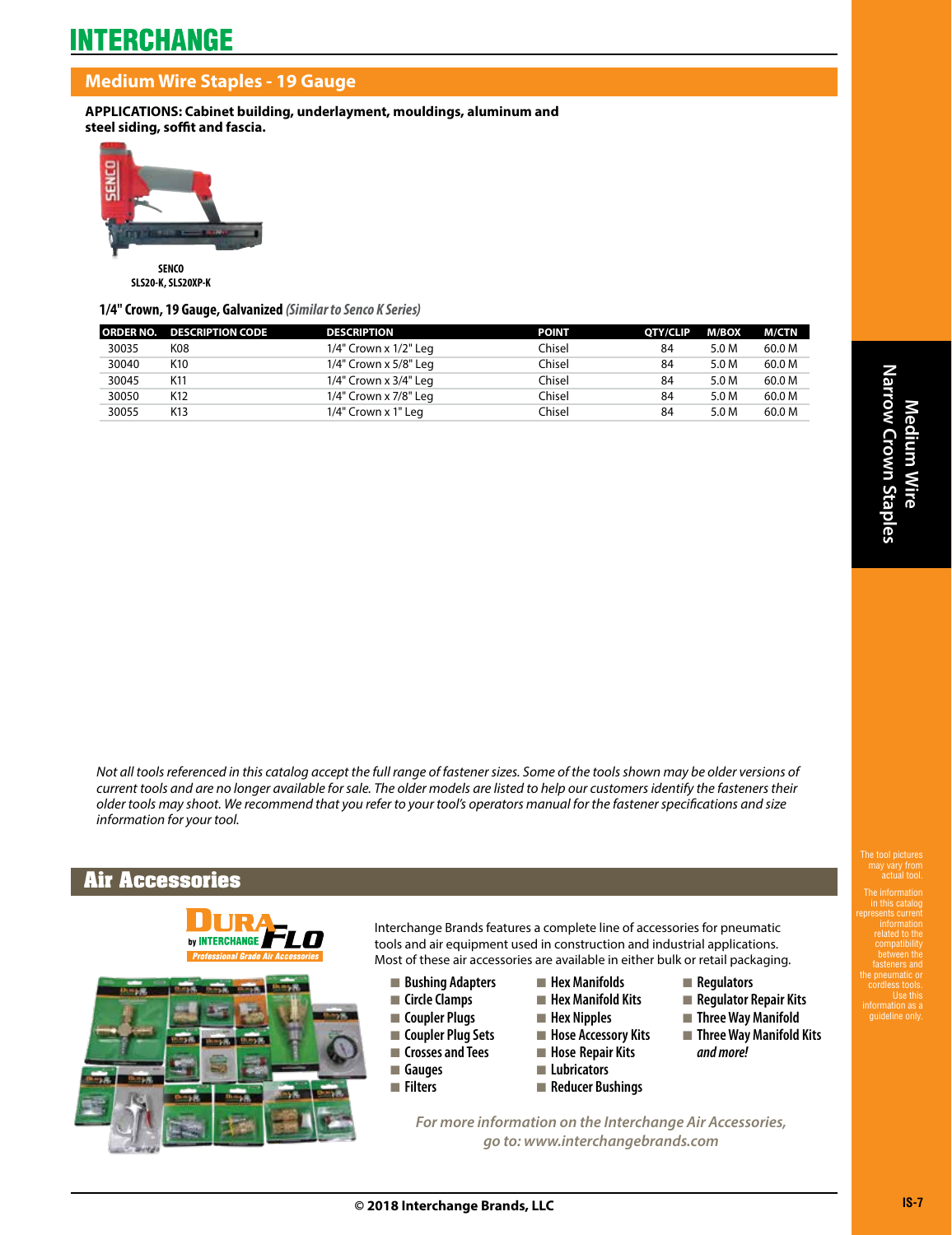# **INTERCHANGE**

# **Medium Wire Staples - 18 Gauge**

### **APPLICATIONS: Cabinet building, underlayment, mouldings, aluminum and steel siding, soffit and fascia.**

*The tools shown on page IS-8 shoot both Standard L Staples and Industrial L Staples*



**SL4018** 



**HITACHI N3804, N3804A, N3804AB, N3804AB2, N3804AB3, N3804AB3S**



**MAKITA AT638** 



**SENCO LN4450, KMN4450, KN4450, SKS-L, SKS N4450, SKSXP-L**



**MAX TA238/18-6, TA238A/18-6**



**PORTER CABLE NS100 (to 1"), NS100A, NS100B, NS150, NS150A, NS150B, NSS150**



**SENCO FinishPro 2N1, SLS15, SLS20-L, SLS20XP-L, SLS25-L, SLS25XP-L**



**DUO-FAST BN-1832, DNS-1840, KB-1836, KG-1836, KN-1848, KN-1848A, KN-1848F, ST-18** (Manual-HIT)**, SURESHOT 1820, 1832, 1848, 1848F & 1848SL**



**SPOTNAILS HL3852, TRL3852, WS4840, WS4840W2, WS4840LM, WS4840W5, 4800**



**SENCO SLS18, SLS18MG**



**FASCO F2B 90-40 CT, F3C 90-40 LN, F20-40, F20P 90/25, F20T 90-30 CT, F20T 90-40 CT, F21T 90-40A, F21P 90-25A, F25A 90-40, F26C 90-30 SS, F26C 90-40SS, R3C 90-40**



**SPOTNAILS Striker TS4825, FS4825**

|       | ORDER NO. DESCRIPTION CODE | <b>DESCRIPTION</b>      | <b>POINT</b> | QTY/CLIP | M/BOX | <b>M/CTN</b> |
|-------|----------------------------|-------------------------|--------------|----------|-------|--------------|
| 32302 | L06                        | 1/4" Crown x 3/8" Leg   | Chisel       | 79       | 5.0 M | 80.0 M       |
| 32305 | L <sub>08</sub>            | 1/4" Crown x 1/2" Leg   | Chisel       | 79       | 5.0 M | 80.0 M       |
| 32310 | L <sub>10</sub>            | 1/4" Crown x 5/8" Leg   | Chisel       | 79       | 5.0 M | 60.0 M       |
| 32320 | L <sub>11</sub>            | 1/4" Crown x 3/4" Leg   | Chisel       | 79       | 5.0 M | 60.0 M       |
| 32330 | L <sub>12</sub>            | 1/4" Crown x 7/8" Leg   | Chisel       | 79       | 5.0 M | 60.0 M       |
| 32340 | L <sub>13</sub>            | 1/4" Crown x 1" Leg     | Chisel       | 79       | 5.0 M | 45.0 M       |
| 32345 | L <sub>14</sub>            | 1/4" Crown x 1-1/8" Leg | Chisel       | 79       | 5.0 M | 40.0 M       |
| 32350 | L <sub>15</sub>            | 1/4" Crown x 1-1/4" Leg | Chisel       | 79       | 5.0 M | 40.0 M       |
| 32360 | L <sub>17</sub>            | 1/4" Crown x 1-1/2" Leg | Chisel       | 79       | 5.0 M | 30.0 M       |

These INTERCHANGE

designed to fit the brands of tools shown. Not all tools accept the full range of fastener sizes listed. Refer to the tool model's the fastener size

Additional sizes may be available.

may be available<br>by special order

contact your<br>INTERCHANGE Brands representative.



**1/4" Crown, 18 Gauge, Galvanized (unless specified otherwise)** 

*(Similar to Senco L Series, Duo-Fast 1800 Series and European Type 90 Series)*





| ORDER NO. | <b>DESCRIPTION CODE</b> | <b>DESCRIPTION</b>      | <b>POINT</b> | QTY/CLIP | <b>M/BOX</b> | M/CTN  |
|-----------|-------------------------|-------------------------|--------------|----------|--------------|--------|
| 32260     | $L06-1$                 | 1/4" Crown x 3/8" Leg   | Chisel       | 104      | 5.0 M        | 60.0 M |
| 32261     | $L08-1$                 | 1/4" Crown x 1/2" Leg   | Chisel       | 104      | 5.0 M        | 60.0 M |
| 32263     | $L10-I$                 | 1/4" Crown x 5/8" Leg   | Chisel       | 104      | 5.0 M        | 60.0 M |
| 32264     | $L11-I$                 | 1/4" Crown x 3/4" Leg   | Chisel       | 104      | 5.0 M        | 50.0 M |
| 32265     | $L12-I$                 | 1/4" Crown x 7/8" Leg   | Chisel       | 104      | 5.0 M        | 50.0 M |
| 32266     | $L13-I$                 | 1/4" Crown x 1" Leg     | Chisel       | 104      | 5.0 M        | 40.0 M |
| 32267     | $L14-I$                 | 1/4" Crown x 1-1/8" Leg | Chisel       | 104      | 5.0 M        | 30.0 M |
| 32268     | $L$ 15-l                | 1/4" Crown x 1-1/4" Leg | Chisel       | 104      | 5.0 M        | 30.0 M |
| 32270     | $L17-I$                 | 1/4" Crown x 1-1/2" Leg | Chisel       | 104      | 5.0 M        | 30.0 M |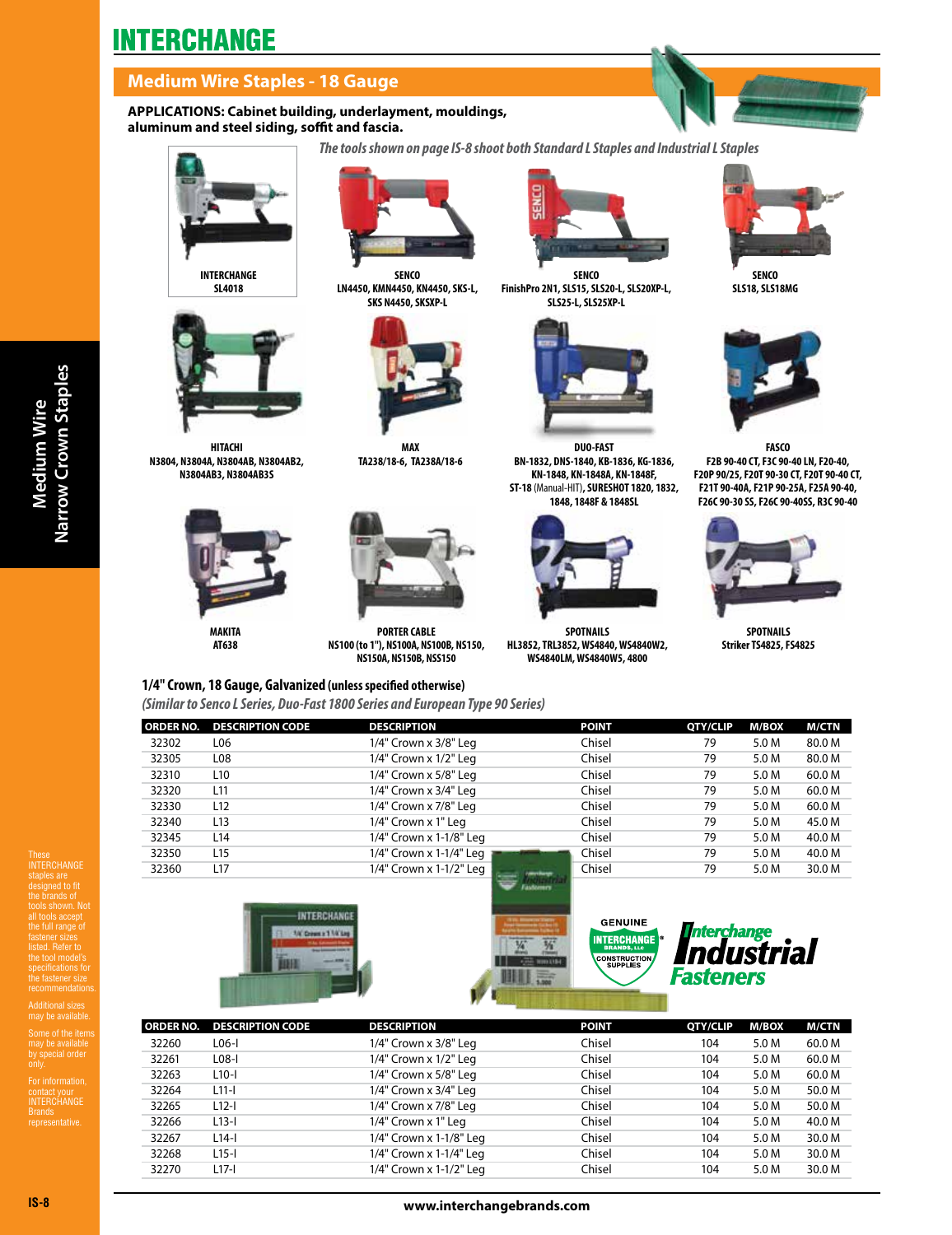# **INTERCHANGE**

## **Medium Wire Staples - 18 Gauge**

**APPLICATIONS: Cabinet building, underlayment, mouldings, aluminum and steel siding, soffit and fascia.**





**BOSTITCH S32SX, S32SX-BHF-2, SX5035, T28-5, T29-30, T31, T35-15, T40SX-CT** 

**BOSTITCH SB150SX, SB150SX-HD, SB156SX, SB2IN1, SL150**



**BOSTITCH SX150, SX150-BHF, SX150-BHF2, SX150K, SX150K-1, SX150K-2, SX150LM, SX1838K**



**EHF1838K**



**OMER 90.38**

**7/32" Crown, 18 Gauge, Galvanized** *(Similar to Bostitch SX5035 Series)*

| <b>ORDER NO.</b> | <b>DESCRIPTION CODE</b> | <b>DESCRIPTION</b>        | <b>POINT</b> | QTY/CLIP | <b>M/BOX</b> | <b>M/CTN</b> |
|------------------|-------------------------|---------------------------|--------------|----------|--------------|--------------|
| 30210            | SX5035-58               | 7/32" Crown x 5/8" Leg    | Chisel       | 100      | 5.0 M        | 60.0 M       |
| 30220            | SX5035-34               | 7/32" Crown x 3/4" Leg    | Chisel       | 100      | 5.0 M        | 60.0 M       |
| 30230            | SX5035-78               | 7/32" Crown x 7/8" Leg    | Chisel       | 100      | 5.0 M        | 50.0 M       |
| 30240            | SX5035-1                | 7/32" Crown x 1" Leg      | Chisel       | 100      | 5.0 M        | 45.0 M       |
| 30245            | SX5035-118              | 7/32" Crown x 1-1/8" Leg  | Chisel       | 100      | 3.0 M        | 24.0 M       |
| 30248            | SX5035-1316             | 7/32" Crown x 1-3/16" Leg | Chisel       | 100      | 3.0 M        | 24.0 M       |
| 30249            | SX5035-114              | 7/32" Crown x 1-1/4" Leg  | Chisel       | 100      | 3.0 M        | 24.0 M       |
| 30251            | SX5035-138              | 7/32" Crown x 1-3/8" Leg  | Chisel       | 100      | 3.0 M        | 24.0 M       |



**PASLODE 2118-N18, 2125-N18, 3150-N18, S150-N18**



**SPOTNAILS FS3820, TS3832**

### **3/16" Crown, 18 Gauge, Galvanized** *(Similar to Paslode GSN Series)*

| <b>ORDER NO.</b> | <b>DESCRIPTION CODE</b> | <b>DESCRIPTION</b>       | <b>POINT</b> | QTY/CLIP | <b>M/BOX</b> | M/CTN  |
|------------------|-------------------------|--------------------------|--------------|----------|--------------|--------|
| 32110            | GSN18-58                | 3/16" Crown x 5/8" Leg   | Chisel       | 100      | 5.0 M        | 60.0 M |
| 32120            | GSN18-34                | 3/16" Crown x 3/4" Leg   | Chisel       | 100      | 5.0 M        | 60.0 M |
| 32130            | GSN18-78                | 3/16" Crown x 7/8" Leg   | Chisel       | 100      | 5.0 M        | 50.0 M |
| 32140            | GSN18-1                 | 3/16" Crown x 1" Leg     | Chisel       | 100      | 5.0 M        | 45.0 M |
| 32145            | GSN18-118               | 3/16" Crown x 1-1/8" Leg | Chisel       | 100      | 5.0 M        | 40.0 M |
| 32150            | GSN18-114               | 3/16" Crown x 1-1/4" Leg | Chisel       | 100      | 5.0 M        | 40.0 M |
| 32160            | GSN18-112               | 3/16" Crown x 1-1/2" Leg | Chisel       | 100      | 5.0 M        | 30.0 M |

The tool pictures

The information in this catalog represents current related to the between the fasteners and the pneumatic or cordless tools. Use this information as a guideline only.